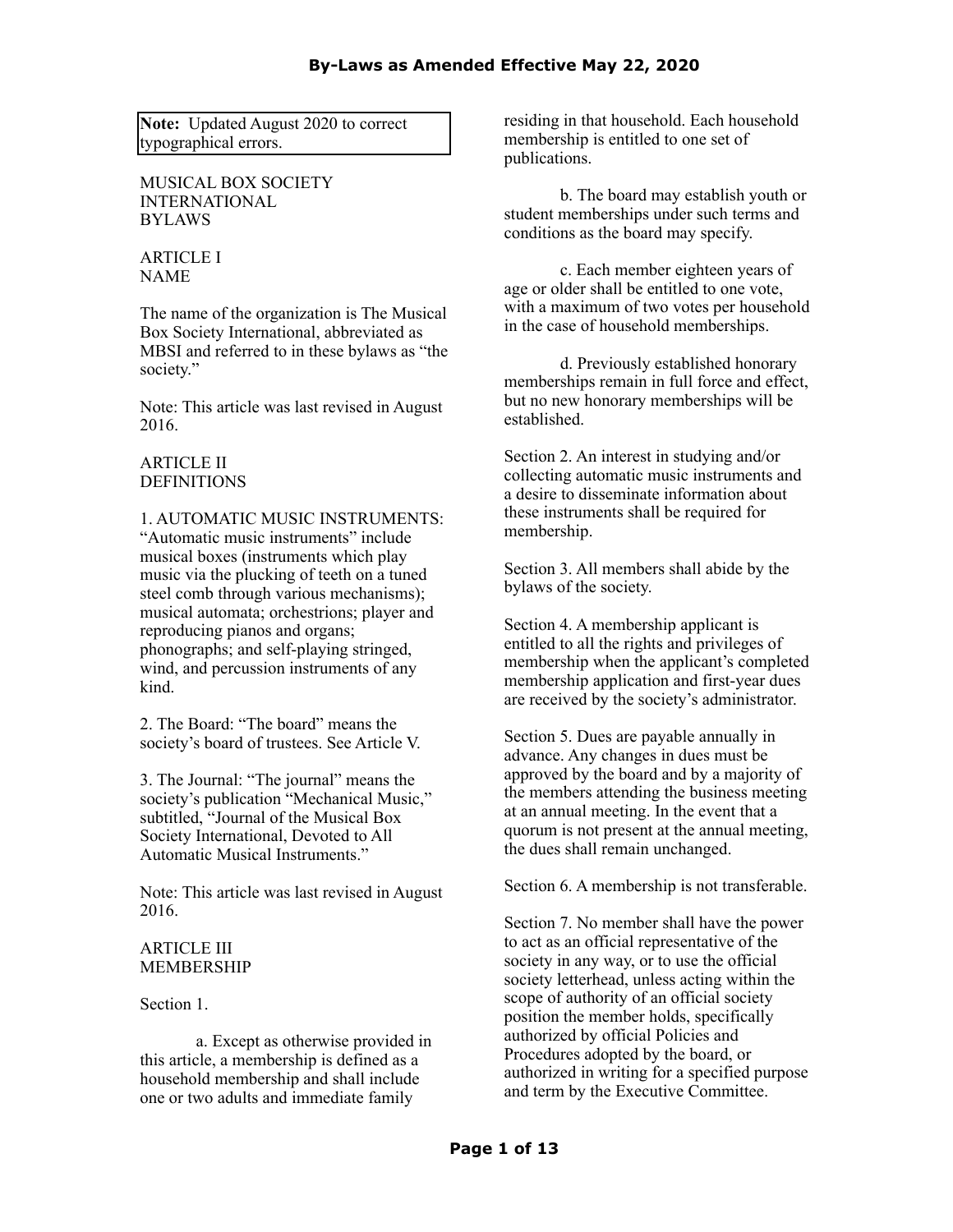Section 8. The membership of any person may be cancelled or suspended permanently or for a stated period of time for conduct prejudicial to the best interests of the society or for failure to abide by the bylaws or policies and procedures of the society. The member will be informed of the proposed action and the reasons for it not less than 30 days before the date of board meeting at which the proposed action is to be considered. The person may consent to the proposed action or present written argument and evidence as to why it should not be taken.

Note: This article was last revised in August 2019.

## ARTICLE IV **CHAPTERS**

Section 1. Members of the society are encouraged to form regional chapters for the purposes of allowing frequent meetings and closer contact of members in a given area.

Section 2. Any group of ten household memberships may petition the board for recognition as a chapter after setting up a preliminary organization and electing officers, including a chapter chair. If deemed in the best interests of the society, the board shall issue a chapter charter. The petition may be resubmitted after one year if the charter is denied.

Section 3. The bylaws, policies, procedures, and events adopted or hosted by a chapter may not conflict in any way with the charter, bylaws, policies, procedures or events of the society.

Section 4. Local dues may be levied by the chapters.

Section 5. All members of a chapter must also be members in good standing of the society.

Section 6. No chapter shall have the power to act for the society in any way unless specifically authorized by the board to do so.

Section 7.

a. (1) A chapter may be dissolved by the board upon the written request of the chapter or upon a determination by the board that the chapter is no longer viable or is being operated in violation of MBSI's corporate charter, these bylaws, or board approved policies and procedures.

(2) Where a proposed dissolution is not at the request of the chapter, the chapter's board, or its active members of record if there is no duly elected board, will be informed of the proposed dissolution not less than 30 days before the date of the board meeting at which dissolution is to be considered. The Chapter's board or active members may consent to the proposed dissolution or submit written argument and evidence as to why it should not be dissolved.

b. The following actions shall be taken by the chapter upon its dissolution:

(1) Any outstanding chapter debts shall be paid.

(2) If the chapter is separately incorporated, it will comply with any requirements of the law of the state of incorporation relating to dissolution of the corporation.

(3) Any remaining funds shall be remitted to MBSI, unless the chapter's articles of incorporation otherwise require in the case of separately incorporated chapters.

Note: This article was last revised in August 2019.

### ARTICLE V BOARD OF TRUSTEES

Section 1. The affairs of the society shall be managed by a board composed of not less than 5 or more than 25 trustees. The number of trustees within this range shall be set by the board from time to time, provided that a two-thirds majority of the trustees then holding office shall be required to change the number of trustees and that no decrease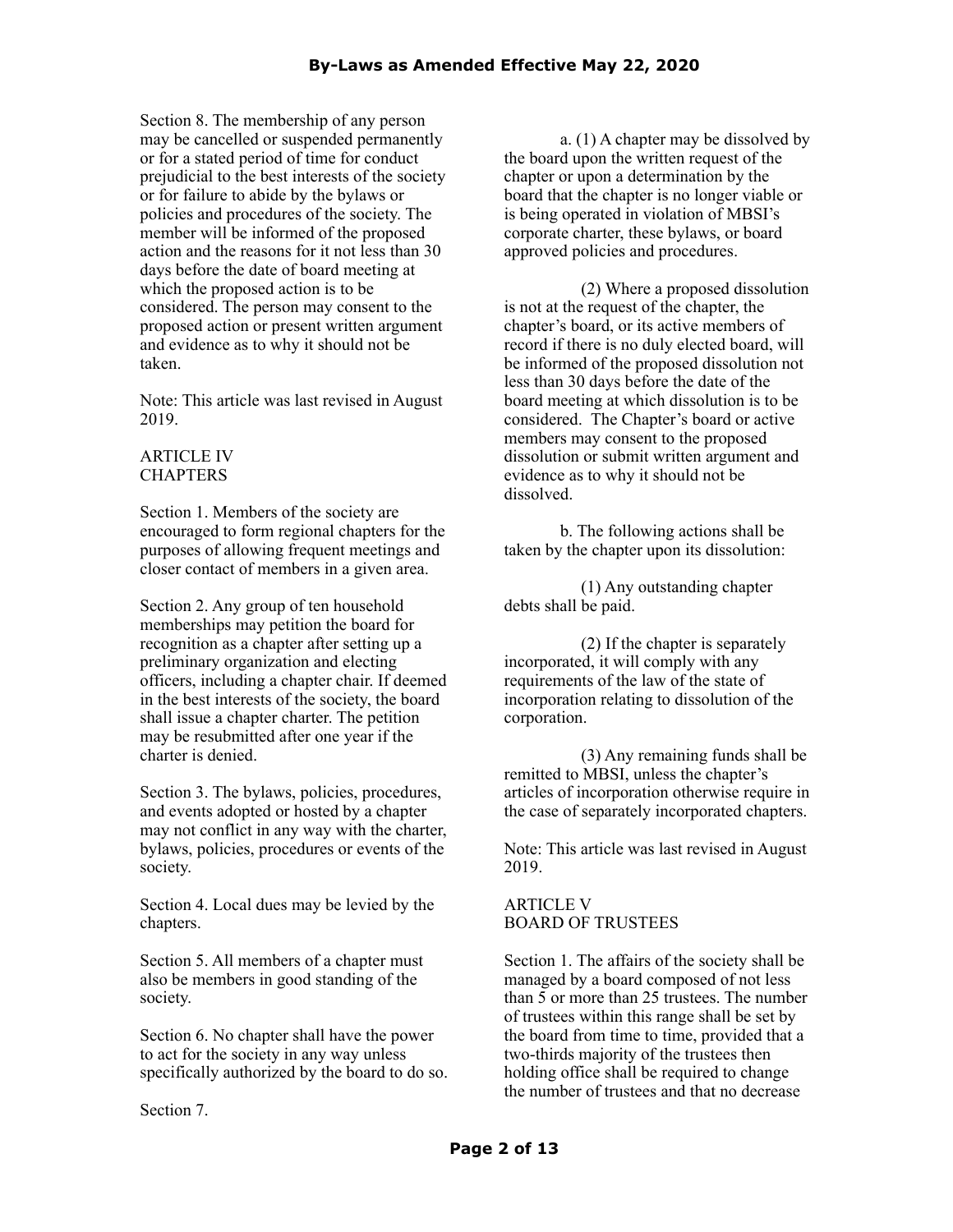in the number of trustees may shorten the term of any incumbent trustee.

Section 2. A majority of the trustees currently in office shall constitute a quorum. Each trustee shall have one vote. Unless otherwise required by the bylaws or law, and provided that a quorum is present when a vote is taken, the vote of a majority of the trustees present when a vote is taken becomes the act of the board.

Section 3.

a. Regular board meetings occur twice annually, once in conjunction with an annual meeting and once approximately six months thereafter.

b. If a matter requiring prompt action arises between regular board meetings and the president, or the vice president in the case of the unavailability or incapacity of the president, determines that consideration by the Executive Committee is not adequate or is not within the jurisdiction of the Executive Committee, the president or vice president, as applicable, may call a special meeting of the board with the concurrence of a majority of the trustees currently holding office.

c. A trustee must be present at a board meeting in order to vote at that meeting. No proxy votes are permitted.

d. Participation by a conference telephone or similar communications equipment, or by electronic video screen communication, shall constitute presence in person provided that all persons participating in the meeting can hear each other at the same time. Trustees so participating are entitled to participate in all matters before the board, including, without limitation, the ability to propose, object to, and vote upon a specific action to be taken by the board, The electronic meeting participation by some or all trustees provided for in this subsection is subject to concurrence of a majority of the trustees present in person or electronically at the meeting in question. If concurrence is not

solicited and no objection is raised, concurrence will be presumed.

e. Action may be taken without a meeting if all members of the board consent in writing or by electronic mail to the adoption of a resolution authorizing the action. The resolution and the consents shall be filed with the minutes of the proceedings of the board.

Section 4. The board shall be vested with full power to develop the goals of the society consistent with the charter and bylaws; monitor actions of the officers of the society; exercise general supervision over receipts and expenditures, as well as the acquisition, custody, utilization and disposition of society assets and approve ongoing long-range financial planning; adopt policies and procedures for the conduct of the affairs of the society consistent with the charter and these bylaws; set policy and exercise general supervision over publications activities; grant charters to new chapters; approve temporary appointments to fill vacancies in any elective office; regulate advertising policy of the society; act in the interest of the society in compliance with its charter and bylaws; authorize the employment of a certified public accountant to audit or review the treasurer's report and financial records annually and at the expiration of a treasurer's term of office; and approve the appointment of paid clerical and legal help as needed.

The board may take and hold by gift, grant, devise, bequest, loan or purchase, in their own right or in trust, articles suitable for preservation and exhibition and such other real and personal property as may be appropriate for carrying out the purposes and aims of the society. And the board shall have the authority to buy, sell, mortgage, let or otherwise use and dispose of the property as they shall deem in the best interests of the society.

Section 5. Trustees serve without compensation, but may be reimbursed for authorized, budgeted expenses incurred on behalf of the society. Reimbursement for expenses not covered by the society's budget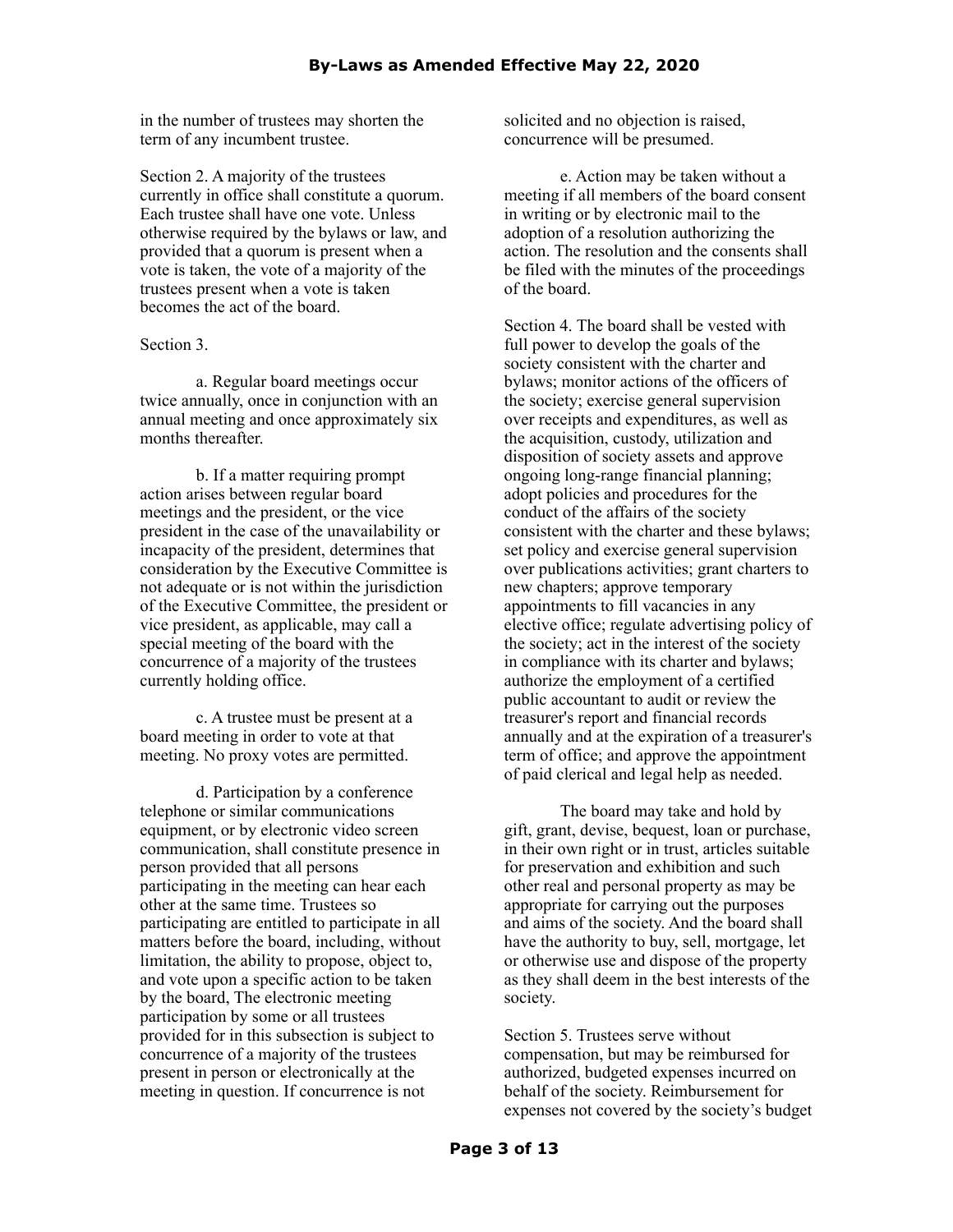requires approval by the board or the Executive Committee, except that reimbursement for unbudgeted individual line item expenses of \$500 or less may be approved by the president. Reimbursable expenses do not include personal expenses incurred in attending society meetings or events such as meals, lodging, and travel expenses.

Note: This article was last revised on May 22, 2020. See also New York Not-For-Profit Corporation Law statute §§ 102, 702, and 708 (N.Y. NPC Law §§ 102, 702, 708), Board of Regents of the University of New York regulation 3.27 (8 CRR-NY 3.27) and the MBSI charter granted by the Board of Regents of the University of the State of New York.

# ARTICLE VI TRUSTEES: TERMS OF OFFICE

Section 1. Each trustee shall be elected for a term of four years and shall be eligible for reelection to one additional consecutive four-year term. After serving eight consecutive years, a trustee may be renominated for election after four years have elapsed.

Section 2. If a nominee for the office of president is not a current trustee, he or she is automatically and simultaneously nominated to a four-year term as such. If a trustee is elected president during the second, third or fourth year of his or her first term, he or she will automatically serve a second four-year term as trustee. If elected president during the trustee's second term, trusteeship will extend beyond the normal four-year term and expire with the completion of two years of service on the Executive Committee as immediate past president. A trustee ending two consecutive terms and then elected president may serve a third consecutive four-year term as trustee, but then is not eligible for reelection as an officer or trustee until four years have elapsed. A president relinquishing office prior to completion of his or her term must relinquish the office of trustee at the same time if his or her election as a trustee occurred simultaneously with election as president.

Section 3. If a vacancy occurs on the board. the president of the society may make an interim appointment, from eligible candidates screened by the Nominating Committee. The term of this interim appointment shall expire as provided in Section 5 of the article. However, the appointee is eligible for nomination and election as a trustee following expiration of the interim appointment.

Section 4. A trustee may be removed without cause by majority vote of the members present at an annual meeting. A trustee may be removed with cause by a majority vote of the members present at an annual meeting, or by vote of the board provided there is a quorum of not less than a majority present at the meeting of the board at which such action is taken.

### Section 5.

a. As applicable, each trustee's term of office begins upon interim appointment, on adjournment of the annual meeting at which the trustee is elected, or, where an annual meeting has been cancelled or no election can be conducted at an annual meeting due to the lack of a quorum, when the results of an election conducted by postal and/or electronic mail are announced to the board.

b. Terms of office conclude upon the death, resignation, or removal from office of a trustee, or at the conclusion of the time of the term specified in Section 1 of this article. The time periods specified in Section 1 are approximate. That is, the time period will be deemed to have expire4d upon adjournment of the annual meeting conducted nearest in to the end of the time period specified or, where an annual meeting has been cancelled or election can be conducted at an annual meeting due to the lack of a quorum, nearest to the date when the results of an election conducted by postal and/or electronic mail are announced to the board. Terms of interim appointments made under Section 3 of this article expire on adjournment of the first annual meeting following the appointment, or, where that annual meeting has been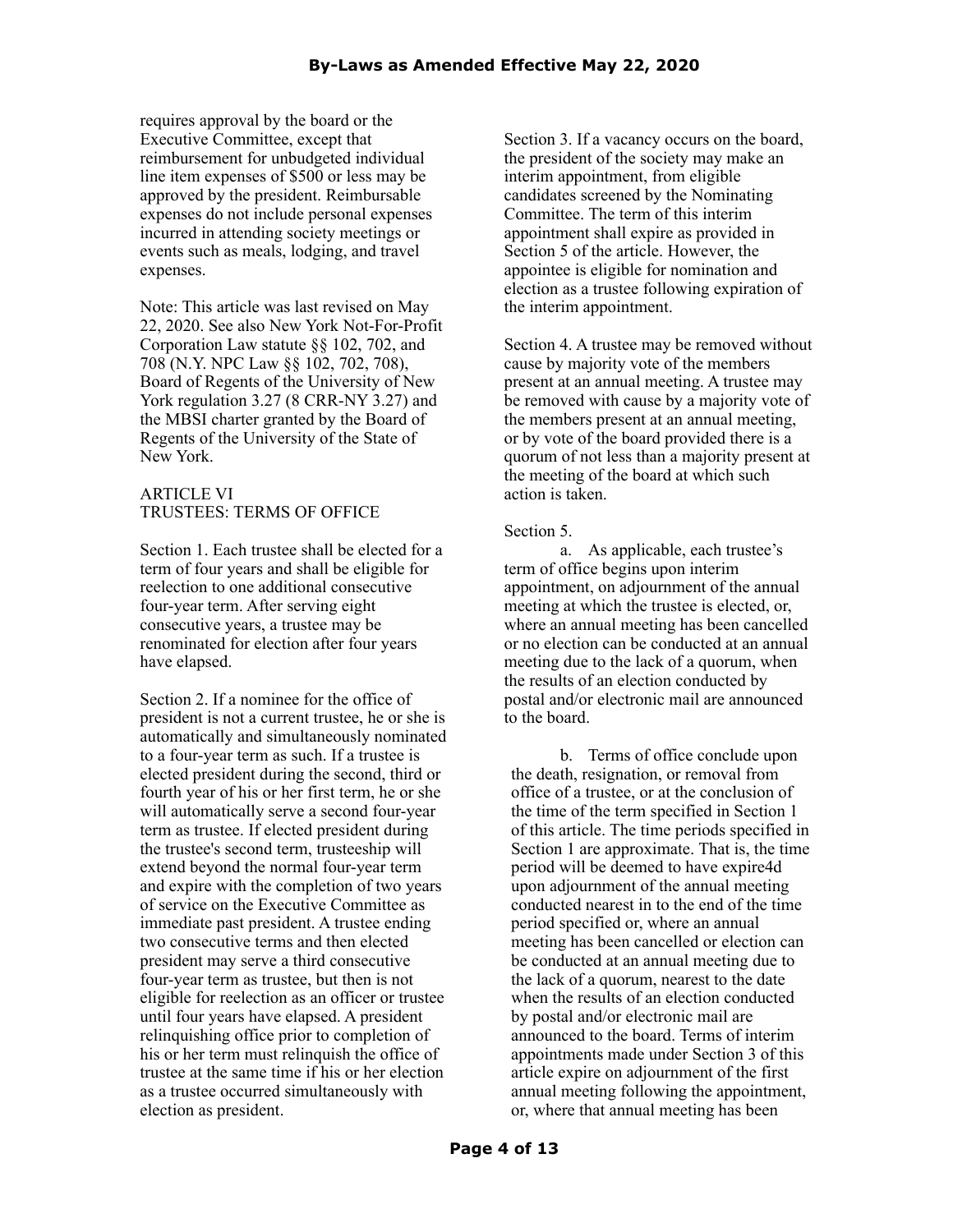cancelled or no election can be conducted at that meeting due to the lack of a quorum, on the date when the results of an election conducted by postal and/or electronic mail are announced to the board.

Note: See also New York Not-For-Profit Corporation Law § 706 (N.Y. NPC Law § 706). This article was last revised on May 22, 2020.

### ARTICLE VII **OFFICERS**

Section 1. The officers of the society shall be a president, vice president, recording secretary, and treasurer. Each officer shall give a formal report at each annual meeting.

Section 2. The president shall preside at all meetings of the membership and of the board, notify those who have been appointed or elected to an office or a committee, coordinate the work of the trustees, make arrangements for trustee meetings, prepare the agenda in advance of such meetings and act as liaison between the Executive Committee and the board.

Section 3. The vice president shall act in place of the president when necessary and shall preside at meetings when the president temporarily vacates the chair, conduct the administration and announcements of trustee and literary awards and participate and advise on the administration of all other society awards, assist the president with special projects, guide and advise the chapters of the society, keep informed of committee activities, and review and recommend revisions of the bylaws.

Section 4. The Recording Secretary shall prepare and keep records of society meetings, keep track of unfinished business, receive and file committee reports, receive mail ballots and provide ballot data to the Executive and Publications Committees, and keep the official society records except for those assigned by the board to the care of the Museum (Collections Management) **Committee** 

Section 5. The treasurer shall be responsible for all membership dues and fees and all monies received by the society, deposits to and withdrawals from accounts authorized by the board, authorized disbursements, and preparation of an annual financial report. An assistant treasurer may be appointed from the membership by the president with the approval of the treasurer and the Executive Committee. The treasurer shall be the chair of the Finance Committee and Endowment Fund Committee unless that responsibility is declined.

Section 6. Officers serve without compensation, but may be reimbursed for authorized, budgeted expenses incurred on behalf of the society. Reimbursement for expenses not covered by the society's budget requires approval by the board or the Executive Committee, except that reimbursement for unbudgeted individual line item expenses of \$500 or less may be approved by the president. Reimbursable expenses do not include personal expenses incurred in attending society meetings or events such as meals, lodging, and travel expenses.

Section 7. Officers may participate in a meeting of the board by a conference telephone or similar communications equipment, or by electronic video screen communication, with the concurrence of a majority of the trustees present in person or electronically at the meeting in questions. If concurrence is not solicited and no objection is raised, concurrence will be presumed.

Note: This article was last revised May 22, 2020.

### ARTICLE VIII OFFICERS: TERMS OF OFFICE

### Section 1.

a. As applicable, an officer's term of office begins upon appointment to fill a midterm vacancy in that office, on adjournment of the annual meeting at which the officer is elected, or, where an annual meeting has been cancelled or no election can be conducted at an annual meeting due to the lack of a quorum, when the results of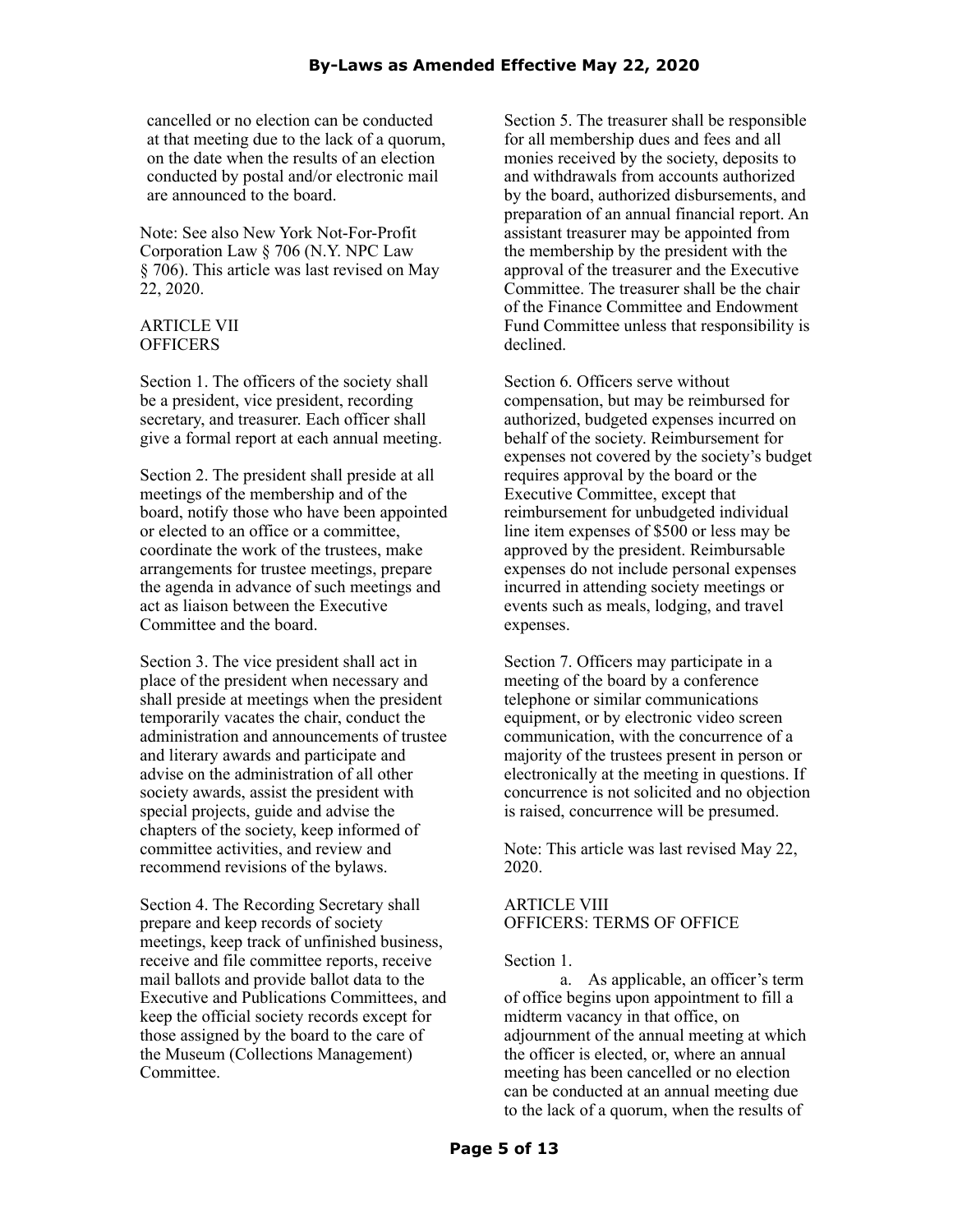an election conducted by postal and/or electronic mail are announced to the board.

b. Term of office conclude upon the death, resignation, or removal from office of an officer, or at the conclusion of the time of the terms specified in this article for various offices. The time periods specified in this article are approximate. That is, the time period will be deemed to have expired upon adjournment of the annual meeting conducted nearest in date to the end of the time period specified or, where an annual meeting has been cancelled or no election can be conducted at an annual meeting to the lack of quorum, nearest to the date when the results of an election conducted by postal and/or electronic mail are announced to the board. Terms of appointments to fill midterm vacancies expire when the term of previous holder of the office would have expired.

Section 2. The president shall serve for two years and shall not be eligible for immediate nomination and reelection. (Also see Article VI, Section 2.)

Section 3. The vice president shall serve for one year and shall be eligible for reelection to one additional term.

Section 4. The treasurer and recording secretary shall serve in office for one year and shall be eligible for reelection to an indefinite number of terms.

Section 5. If a midterm vacancy occurs in the office of president, the vice president shall assume that office immediately and serve until the conclusion of the next annual meeting. The vice president is eligible for nomination and election to a full two-year term as president following expiration of the partial term created by the mid-term vacancy.

Section 6. If a midterm vacancy occurs in the offices of vice president, treasurer, or recording secretary, the president shall, in consultation with the Executive Committee, appoint a person to serve the unexpired term of office. At the conclusion of that unexpired term, the appointee will be eligible for

nomination and election to the office in which he or she has been serving or any other office.

Section 7. Any officer appointed by the board may be removed by the board with or without cause. An officer elected by the members may be removed, with or without cause, only by majority vote of the members present at an annual meeting. However, the board may suspend for cause the authority of an officer elected by the members.

Note: See also New York Not-For-Profit Corporation Law § 714 (N.Y. NPC Law § 714). This article was last revised on May 22, 2020.

# ARTICLE IX OFFICERS AND TRUSTEES: QUALIFICATIONS

Section 1. A candidate for trustee must have been a member of the society for four consecutive years; a member of a society chapter for at least three of the last four years; served the society for at least two years as an officer, committee member, or chapter officer; and attended at least two of the last four annual meetings.

Section 2. A candidate for the office of president must have been a member of the society for six consecutive years; a member of a society chapter for at least four of the last six years; served the society for at least three years as an officer, committee member, or chapter officer; and attended at least four of the last six annual meetings.

Section 3. A candidate for the office of vice president must have been a member of the society for four consecutive years, a member of a society chapter for at least three of the last four years, and attended at least two of the last four annual meetings.

Section 4. Candidates for the office of treasurer and recording secretary must have been a member of the society for four consecutive years, a member of a society chapter for at least two of the last four years, and attended at least two of the last four annual meetings.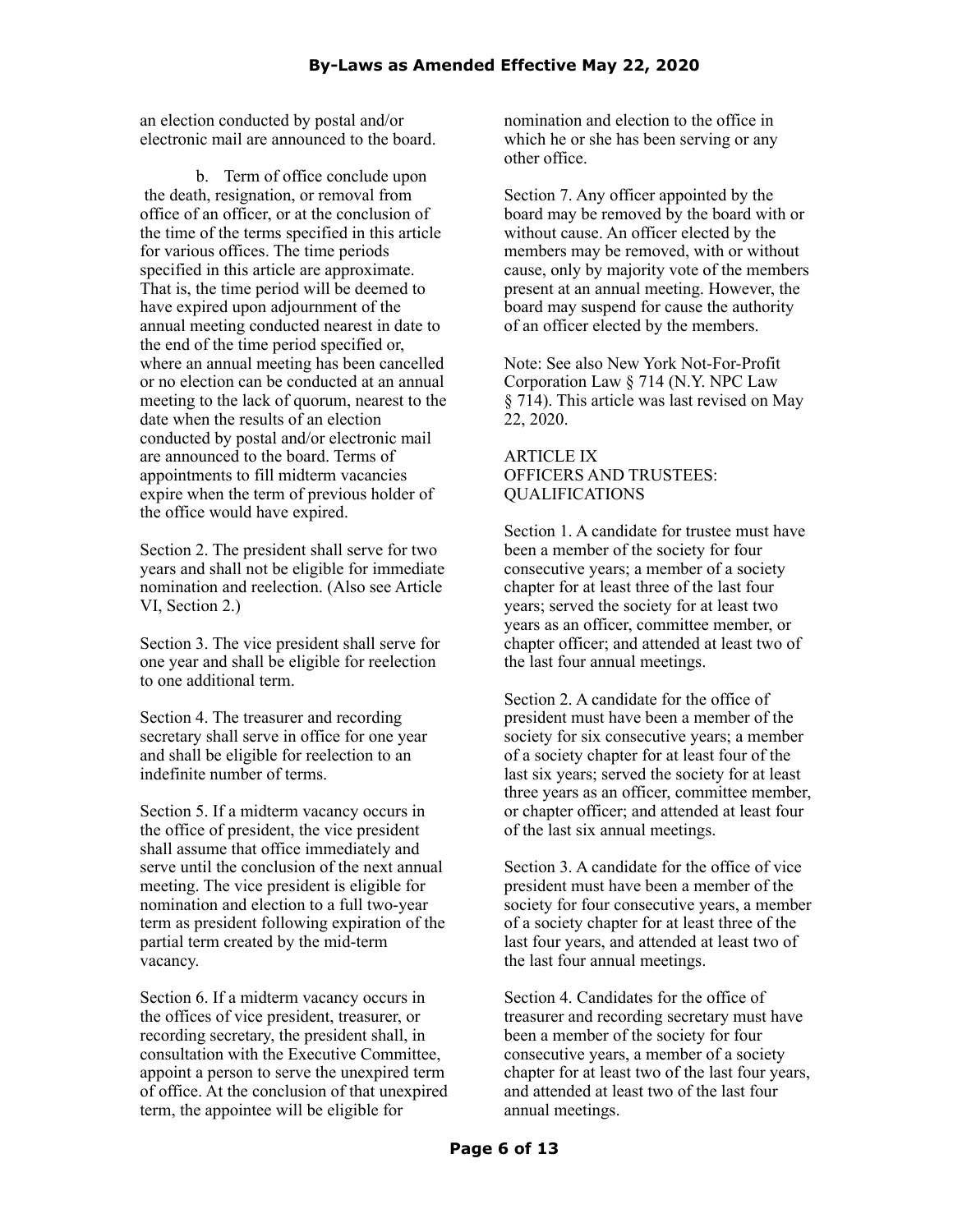Section 5. All officer and trustee candidates shall have demonstrated administrative or leadership skills, and must signify that they are able to attend two trustee meetings per year and will perform the duties of the office for which they are candidates.

Section 6. An officer or trustee, to be eligible for an additional term, must have attended a majority of trustee meetings held during his or her term of office.

Section 7. The treasurer and editor may not simultaneously hold office as a trustee.

Section 8. No more than one member of the same household may hold elective office in the society at the same time. Section 9. Upon the agreement of two-thirds of the members of the Nominating Committee, any one of the criteria in sections one through four of this article may be waived with respect to a particular candidate.

Note: This article was last revised in August 2016.

# ARTICLE X PLACE OF MEETINGS AND ACTIVITIES

The activities of the society shall be carried on principally at its annual meeting, its chapter meetings, through cooperative programs with museums and other organizations, and through the publications of the society.

Note: This article was last revised in August 2016.

# ARTICLE XI ANNUAL MEETING

Section 1.

a. The members of the society shall meet annually for the election of officers and trustees and for the transaction of such other business as may properly come before the membership. The annual meeting shall be held between July 1 and October 30.

The date selected shall not conflict with significant religious holidays.

b. The board may cancel or postpone an annual meeting when natural disasters, war, epidemics, pandemics, the unanticipated unavailability of the facility where the meeting was to be held, governmental bans on public gatherings and similar unanticipated circumstances arise that make the conduct of the meeting unsafe or impractical.

Section 2. The places and dates for annual meetings shall be confirmed not less than two years in advance by a majority vote of the board.

Section 3. The presence of 75 memberships in good standing shall constitute a quorum at the annual meeting.

Section 4. The planning and conduct of annual meetings is the responsibility of the host chapter as reviewed and approved by the Meetings Committee; however, the financial responsibility for annual meetings is that of the society. Fees shall be structured to cover expenses with neither a significant gain nor loss. Proceeds from the sale of favors and/or promotional materials beyond the number charged and distributed to registered attendees may be retained by the chapter. All other surplus is to be forwarded to the society by the host chapter and allocated as deemed appropriate by the board.

Section 5. All policies with regard to trading marts must be published in the notice for an annual meeting.

Note: This article was last revised on May 22, 2020.

# ARTICLE XII EDUCATIONAL PRESENTATIONS

Papers, workshops, or other forms of educational presentation with regard to automatic music shall be presented at all annual meetings. Chapters are encouraged to have such educational presentations at their meetings as well.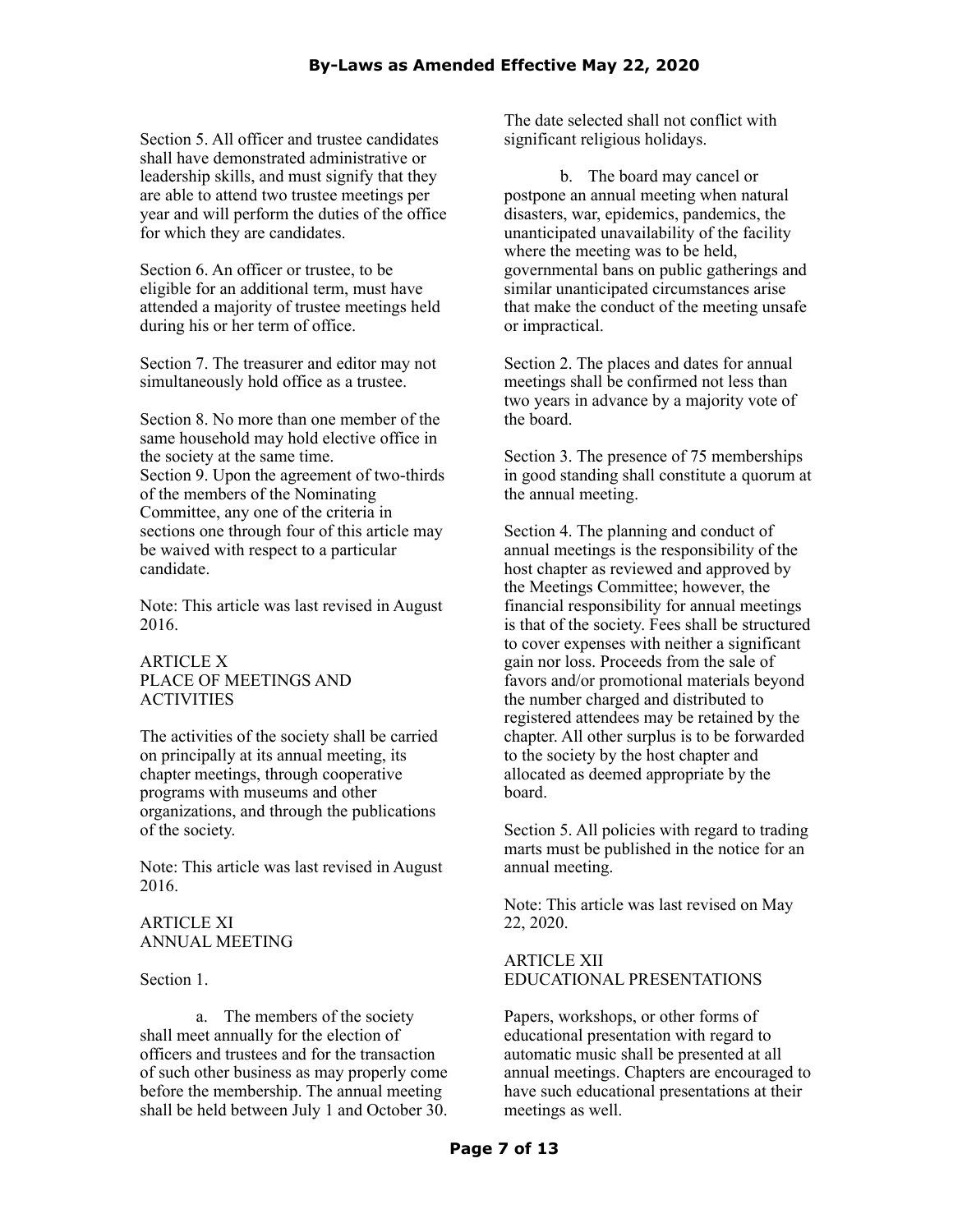Note: This article was last revised in August 2016.

## ARTICLE XIII EXECUTIVE COMMITTEE

Section 1. The Executive Committee shall be composed of the president, vice president, the immediate past president of the society and two additional trustees appointed by the board. The president of the society shall be its chair. The terms of service on the Executive Committee of the two additional trustees shall be the same as the term of office of the current president, but will automatically terminate should their terms of office as a trustee expire during that period.

Section 2. The Executive Committee shall be responsible for the day-to-day operation of the society. Except as provided in Section 3 of this Article, it may act for and on behalf of the board between board meetings in all matters for which provision has not been made by the board.

Section 3. The Executive Committee does not have authority as to the following matters:

a. The submission to members of any action requiring members' approval.

b. The filling of vacancies in the board or in any board committee.

c. The fixing of compensation, if any, of the trustees for serving on the board or on any committee.

d. The amendment or repeal of the bylaws or the adoption of new bylaws.

e. The amendment or repeal of any resolution of the board which by its terms shall not be so amendable or repealable.

Section 4. A meeting of the Executive Committee may be called by the president, by any two members of the Executive Committee, or by resolution of the board.

Section 5.

a. The Executive Committee may meet in person or by a conference telephone or similar communications equipment, or by electronic video screen communication, provided that all persons participating in the meeting can hear each other at the same time.

b. Action may be taken without a meeting if all members of the committee consent in writing or by electronic mail to the adoption of a proposed action. The consents shall be filed with the minutes of proceedings of the committee.

c. No proxy votes are permitted.

Note: This article was last revised in August 2016. See also New York Not-For-Profit Corporation Law §§ 708 and 712 (N.Y. NPC Law §§ 708, 712).

# ARTICLE XIV STANDING COMMITTEES

Section 1. The provisions of this section apply to all standing committees of the society, unless otherwise provided in this article.

a. Each standing committee shall consist of a chair and at least two members. The chair shall be appointed by the president and approved by the Executive Committee. The members shall be appointed by the chair, in consultation with the president, and approved by the Executive Committee. The president shall be an ex-officio member of each committee, except for the Nominating Committee and the Audit Committee.

b. To be appointed, a standing committee chair must have served the committee a minimum of two years, except in the case of new committees, committees chaired by the treasurer, or as specifically requested by the Executive Committee and approved by the board. The chair of each standing committee, other than committees chaired by the treasurer, may serve a maximum of eight consecutive years, but may serve longer if approved by a two-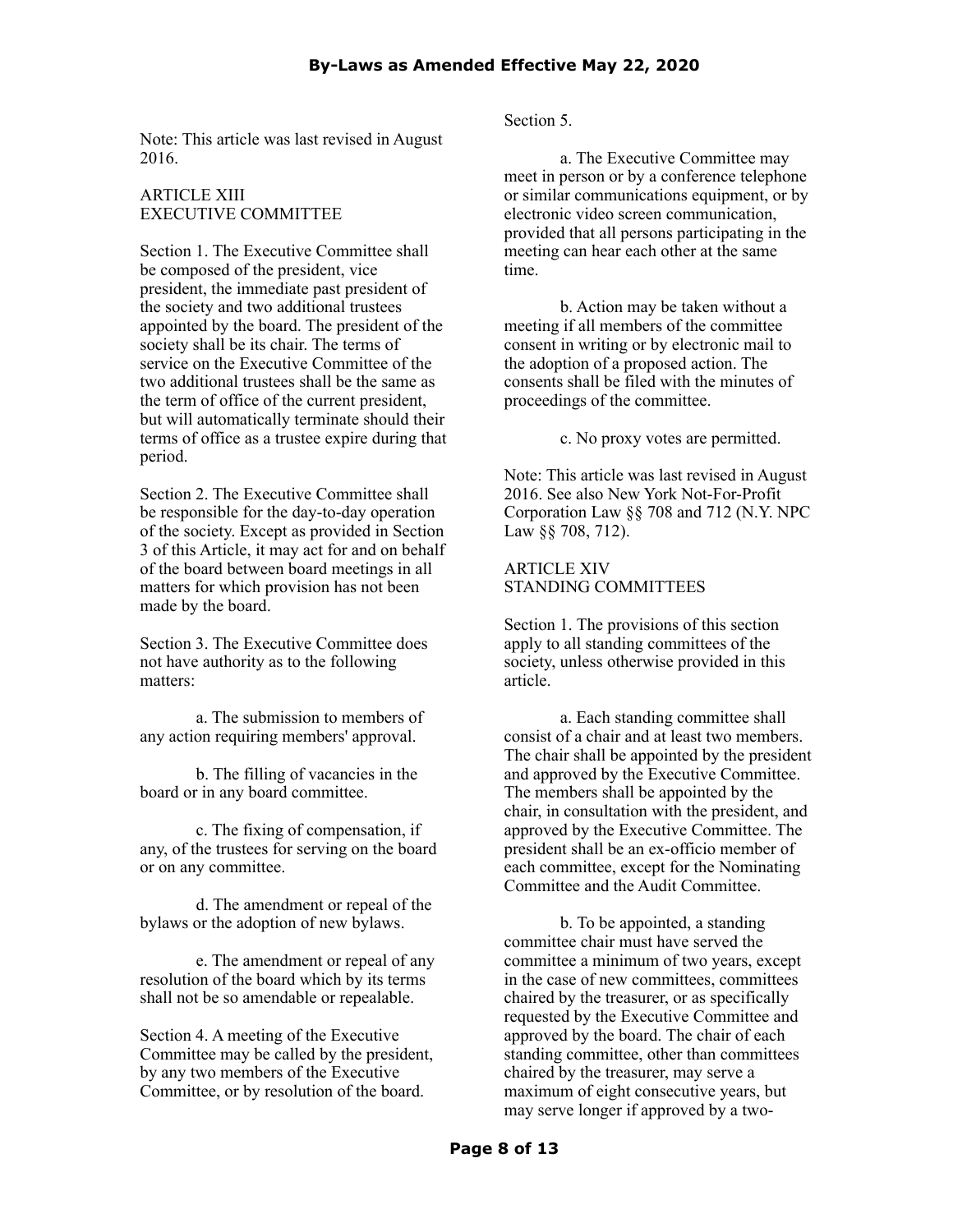thirds majority of the board, and may be reappointed as a committee member-at-large provided that a vacancy exists. After an interval of four years, a previous chair may be reappointed as chair and may again serve in that capacity for up to eight additional years.

c. Each standing committee member and chair shall hold office for a period beginning at the end of an annual meeting, or upon appointment if appointment occurs between annual meetings, and ending at the conclusion of the next annual meeting, when the member resigns or is no longer able to serve, or until another committee member or committee chair is appointed in his or her place. Except as otherwise provided in these bylaws, standing committee members may be reappointed to serve additional terms.

d. Where these bylaws require that one or more committee members be a trustee, a committee member who is a trustee may be appointed to serve additional terms as a member-at-large upon expiration of his or her tenure as a trustee, provided that a vacancy exists.

e. A simple majority of the committee members shall constitute a quorum.

f. The chair of a standing committee may establish such subcommittees of its members as he or she determines would be beneficial in accomplishing the committee's tasks. The subcommittee members shall perform such duties and hold office for such period of time as shall be fixed by the chair with the concurrence of the members of the standing committee.

Section 2. Should a vacancy occur in any standing committee, the president, with the approval of the Executive Committee, may appoint a member to fill the unexpired term.

Section 3. If any committee fails to perform its assigned duties, the Executive Committee may dismiss the committee and appoint a replacement.

Section 4. Each committee shall keep regular minutes of its proceedings and give a full report of its activities at the annual meeting.

### Section 5. AUDIT:

a. The Audit Committee shall be composed of three trustees, other than the president. It may call upon the treasurer and other individuals for such information and advice as it may require in fulfilling its duties, but the treasurer may not be a member of the committee. A committee member is not eligible for reappointment after his or her tenure as a trustee expires and his or her membership shall terminate if he or she assumes the office of president or treasurer.

b. The committee shall review, not less than annually, the society's financial records and reports and make such recommendations to the board arising out of that review as it considers appropriate. It is responsible for identifying a suitable independent certified public accountant to conduct any financial review or audit required by the board, or required by applicable law, and submitting a proposal for retention of that accountant to the board for approval. The committee's annual report to the board shall include a discussion of matters arising from the accountant's report of the review or audit that the committee deems significant. The committee shall also monitor compliance with the society's conflict of interest policy.

Note: See also New York Not-For-Profit Corporation Law § 715-a (N.Y. NPC Law 715-a) and Board of Regents of the University of New York regulation 3.27 (8 CRR-NY 3.27) with respect to the Audit Committee and to its conflict of interest policy oversight.

Section 6. ENDOWMENT FUND: The Endowment Fund Committee shall be comprised of five members, all of whom shall be members of the society, including the treasurer, two members from the board, and two members at large as approved by a majority vote of the board. Members may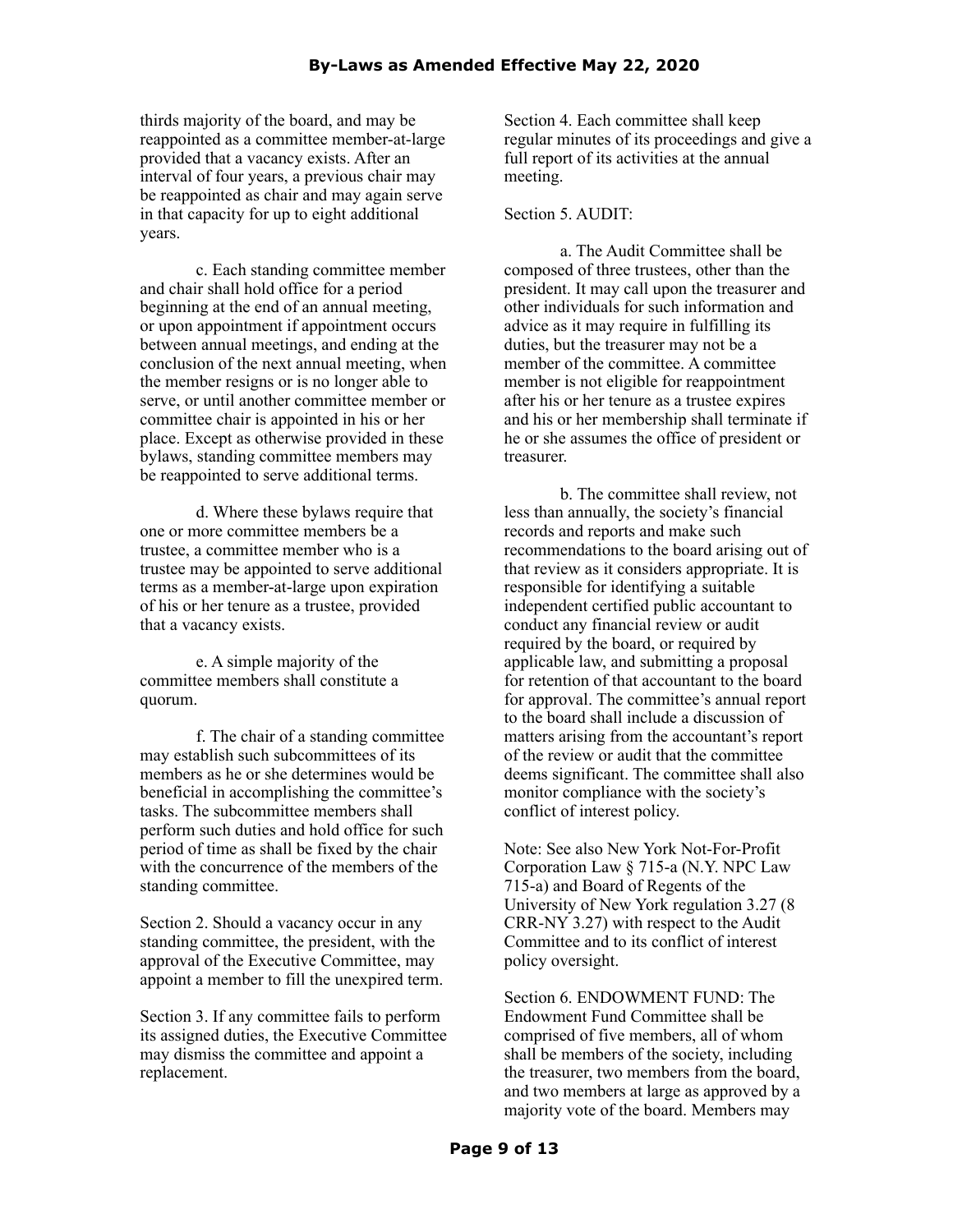serve for terms of three years and may serve for an unlimited number of successive terms provided they have the continued approval of the board. The chair shall be the treasurer, or if declined by the treasurer, the president shall appoint one of the committee members as chair. The committee shall select a recording secretary annually at the first meeting of each year. The chair and recording secretary shall hold office for one year and thereafter until their respective successors shall be elected.

Duties of the officers and meetings of the committee shall be as described in Article II, Section 2, of the MBSI Endowment Fund Resolution and Declaration of Trust. Powers and responsibilities of Fund Members shall be as described in Article III of the Declaration of Trust.

Note: See also the MBSI Endowment Fund Resolution and Declaration of Trust and MBSI Endowment Fund Procedural Guidelines.

Section 7. FINANCE: The Finance Committee shall be composed of the treasurer, who shall act as chair, two trustees, and other appropriate members appointed by the committee chair as needed. Should the treasurer decline to be chair, the president may appoint a chair knowledgeable and experienced in fiscal matters. This committee will provide a written annual report to the board. All its recommendations and actions shall be approved by the board before implementation.

The committee shall prepare an annual budget of income and expense for the society and its committees, to be presented to the board for review and approval during the annual meeting; prepare a long-range financial plan on a regular basis; oversee investment and management of society funds; and identify special projects.

Section 8. MARKETING: The Marketing Committee shall develop ways and means to promote the society's mission and encourage the appreciation of mechanical music and the benefits of membership in the society.

Section 9. MEETINGS: The Meetings Committee shall be composed of members who have served on Programs Committees. The committee shall solicit and study proposals from chapter hosts for sites and dates for the society's annual meetings and shall report their findings and recommendations to the membership at each annual meeting. They shall update, maintain and distribute an Annual Meetings Manual to the Programs Committees as they are formed, and shall serve in an advisory capacity to the Programs Committees.

Section 10. MEMBERSHIP: The Membership Committee shall be composed of a chair and one member from each chapter. The committee shall be responsible for attracting new members to the society and shall survey members who have dropped their memberships and report the findings to the board annually.

Section 11. MUSEUM (COLLECTIONS MANAGEMENT): The Museum (Collections Management) Committee shall supervise the conservation, maintenance, storage and repair or restoration of society owned cultural properties, including instruments, printed materials, and other memorabilia as well as archival materials relating to the society and its operation. The committee is responsible for making recommendations to the board concerning requests by persons and institutions concerning the loan of such items for display or reproduction and, once such loans are approved, securing appropriate written agreements concerning such loans and coordinating with such persons and institutions concerning the proper care and maintenance of the loaned material. The committee shall determine what insurance for this property is appropriate and, with the concurrence of the board, secure such insurance at the expense of the society.

## Section 12. NOMINATING:

a. The Nominating Committee shall be responsible for monitoring election dates and reelection eligibility (terms of office) for trustees and officers.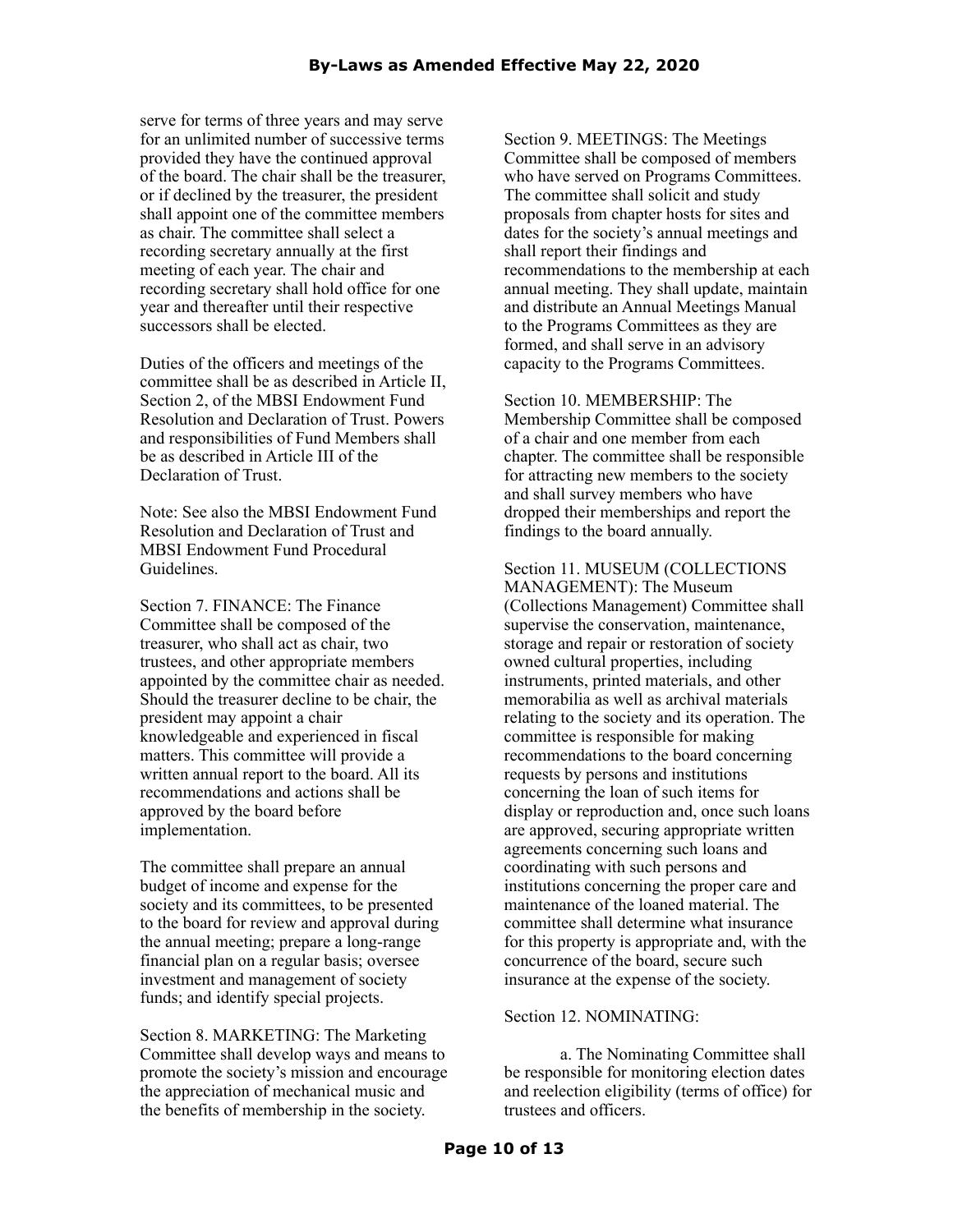b. It shall actively solicit candidates and compile a slate of at least one candidate for each officer and trustee position to be filled. All candidates will be interviewed by members of the committee. The slate of nominees will be presented to the board for its approval at its mid-year meeting. Approved nominees will then be presented to the membership of the society for election at the following annual meeting of the society.

c. The members of the committee shall include a committee chair, the immediate past-president of the society, two currently serving trustees and the chapter chair, or a chapter-designated alternate, from four separate chapters. The four chapter committee members will be replaced by members from four different chapters every two years.

Note: This article was last revised in March 2018.

d. Committee members, other than those who are sitting trustees, are not eligible for inclusion in a slate of nominees for election as a trustee prepared by the committee while they are a member of the committee.

Section 13. PUBLICATIONS:

a. The official publications of the society shall be the journal and the Membership Directory.

b. The Publications Committee shall be responsible for the timely production of society publications, accuracy of published officer and committee data, final format and content of occasional publications which may be published at the direction of the board, assurance that expenses are within budget requirements, establishment and maintenance of a worldwide web site, and responding to inquiries made through the site by an appropriate individual or committee.

c. Matters published in the journal shall be related to the subject of automatic

music instruments and/or the affairs of the society and its chapters.

d. Statements of opinion and/or fact made by authors of papers or articles read before the society or its chapters or appearing in the publications of the society are to be accepted as the author's own. The society assumes no responsibility for the accuracy or correctness of any statement of its contributors.

e. The publications of the society may be copyrighted in the name of the society at the direction of the Executive Committee or board without prejudice to the individual authors.

f. Advertising may appear in the publications of the society subject to policies determined by the board. While all advertisements are expected to be made in good faith, neither the society nor its officers nor the members of the Publications Committee shall be responsible for any misunderstanding or losses by members or others arising from such advertisements. Publication of advertisements by the society shall not constitute endorsement or approval in any way by the society of any item or service advertised.

Section 14. SPECIAL EXHIBITS: The Special Exhibits Committee shall explore avenues whereby mechanical music can be shared with the public at large to promote awareness of, and interest in, mechanical music and membership in the society.

Note: This article was last revised in August 2016.

## ARTICLE XV SPECIAL COMMITTEES

Section 1. PROGRAM COMMITTEES: There shall be several Program Committees among the chapters of the society, each responsible for planning and executing a specific annual meeting of the society in its entirety. The chair of each Program Committee shall be elected by the chapter hosting the annual meeting within 90 days of society approval for that meeting. The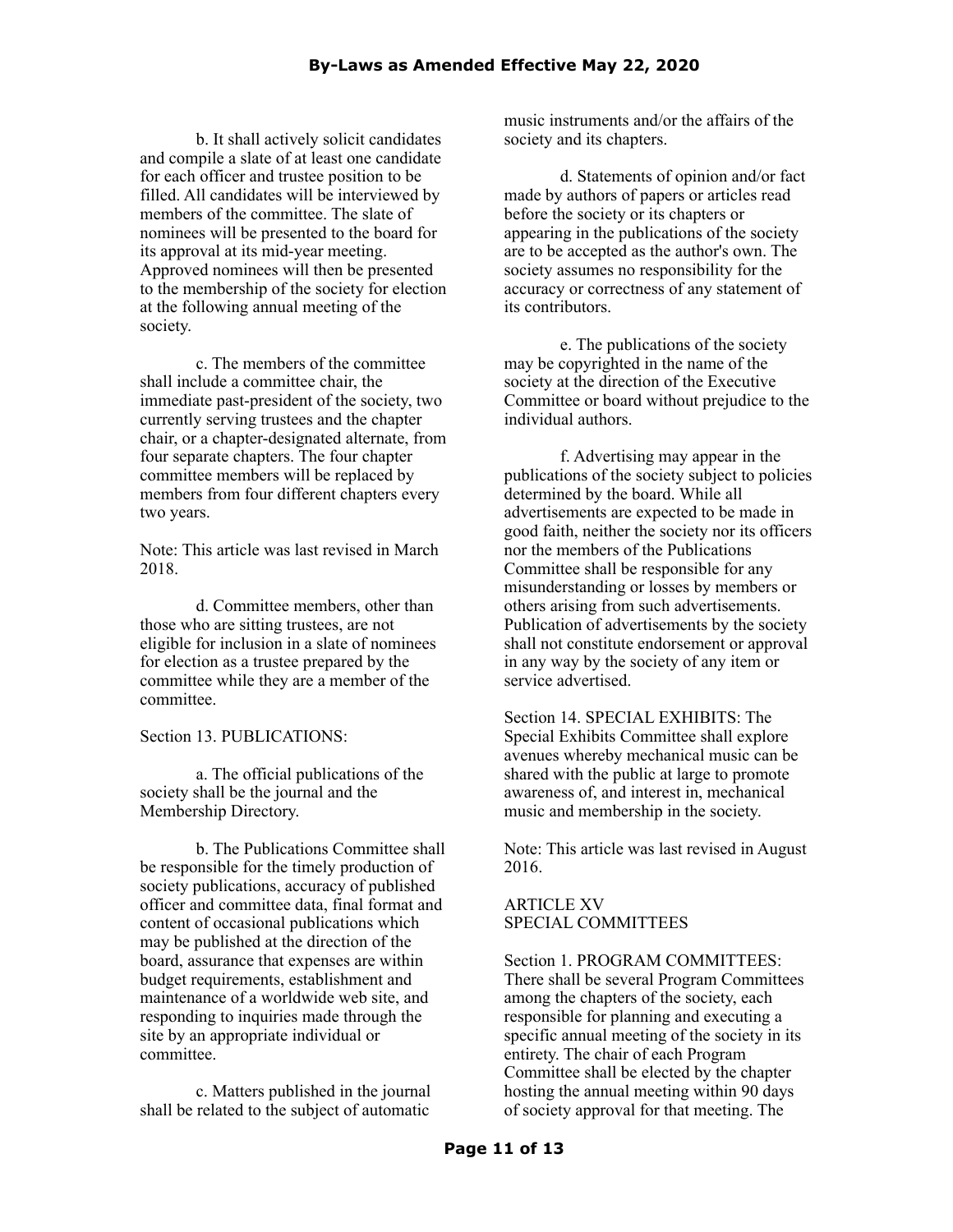committee members shall be nominated by that chair and approved by the chapter officers at least two years prior to the annual meeting. The committee shall serve until the annual meeting has taken place, the financial matters and required reports have been completed and filed, and all copies of the Annual Meetings Manual have been returned to the Meetings Committee, after which this committee shall be dissolved.

Section 2. PRESIDENT'S SPECIAL COMMITTEES. Special committees and their chairs may be appointed by the president to have such powers and duties and to hold office for such period of time as shall be fixed by the president. Such committees shall be automatically dissolved at the end of the term of the president that appointed them, but may be reappointed by the incoming president.

Note: This article was last revised in August 2016.

### ARTICLE XVI **ELECTIONS**

Section 1. The Nominating Committee is responsible for providing a slate of candidates to serve as society trustees and officers. See Article XIV, Section 12.

Section 2. The general membership may nominate candidates for officer or trustee by petition, provided the nominees satisfy the same qualifications as if nominated by the Nominating Committee. One hundred signatures of members eligible to vote at an annual meeting shall be required to nominate a candidate. Petitions must be submitted to the chair of the Nominating Committee no later than five months prior to the next annual meeting and shall be accompanied by a written statement by the candidate agreeing to serve if elected. Section 3. All eligible candidates will be slated by the Nominating Committee whether chosen by the committee or by petition.

Section 4. A brief biography and photograph of each qualified candidate shall be published in the journal at least 90 days

prior to the annual meeting at which the election will occur.

Section 5.

a. The election will be held at the next annual meeting. Only members may vote. Floor nominations, proxies and cumulative voting are not permitted.

b. If a quorum is not present at an annual meeting, or if the annual meeting has been cancelled or is postponed beyond October 30th of the year in which it was to be held, election ballots shall be sent to current members of record within 30 days of the close of the meeting at which a quorum was not obtained or of the date of cancellation or postponement of the meeting. Ballots may be sent by postal or electronic mail. The term of any retiring officer or trustee shall be automatically extended until the results of the election are announced to the board. The ballot shall be prepared by the Nominating Committee. A cover letter sent with each ballot shall inform the members of the reason they are receiving the ballot and the deadline for responding and shall identify the issue and page in the journal where a biography and photograph of each candidate may be found.

c. Ballots shall be returned to the recording secretary. All ballots returned and postmarked within 30 days of the mailing date will be counted. Ballot envelopes shall be opened and tallied in the presence of three members in good standing appointed by the president. Ballots shall be retained by the recording secretary for a period of two years following the date upon which they were counted.

Section 6. The board and the newly elected officers and trustees shall be notified of the election results as soon as the ballots are counted. The membership will be notified of the election results in next issue of the journal published after the ballots are counted.

Note: This article was last revised on May 22, 2020.